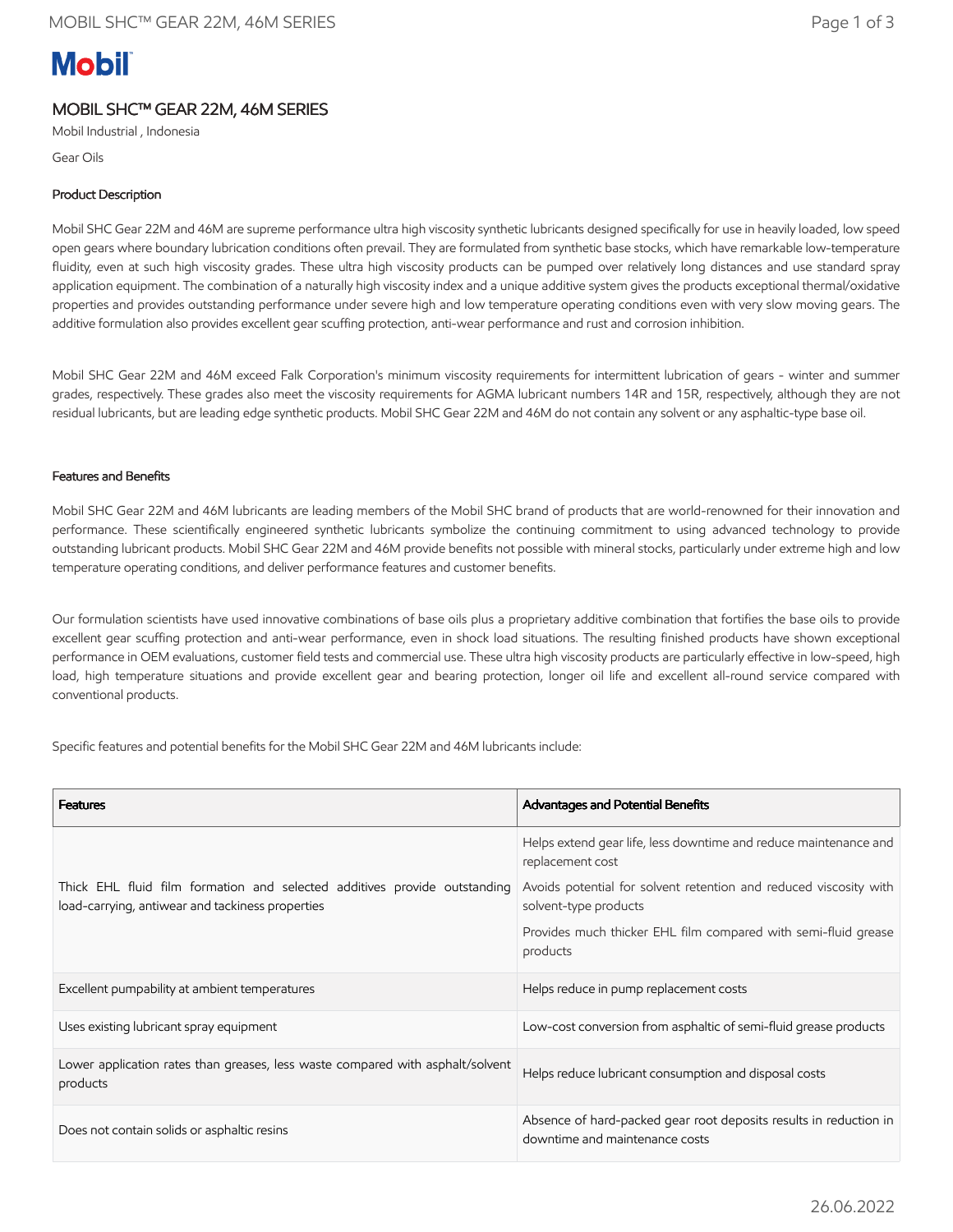## MOBIL SHC™ GEAR 22M, 46M SERIES Page 2 of 3

| <b>Features</b>       | Advantages and Potential Benefits                                             |
|-----------------------|-------------------------------------------------------------------------------|
| Light colored product | Helps avoid need for costly gear cleaning prior to inspection                 |
| Solvent-free          | Helps avoid potential safety issues related to volatile, low flash<br>solvent |

#### Applications

Application Considerations: Normally, conversion to Mobil SHC Gear 22M or 46M from asphaltic or grease products will be a simple process with no change in lubricant spray equipment. It is recommended that the gears be thoroughly cleaned to take advantage of the light color of these synthetic products. Consult your Mobil representative for further details on lubricant conversion.

Mobil SHC Gear 22M and 46M are designed specifically for use in heavily loaded, low speed open gearing which drive stationary rotating machinery. Product is typically applied by intermittent by spray nozzle systems. Specific applications include:

- Kilns and mills in metal mining, cement and limestone production and in sugar plants
- Slow speed, heavily loaded plain and rolling contact bearings

#### Properties and Specifications

| Property                                              | 22M   | 46M   |
|-------------------------------------------------------|-------|-------|
| Copper Strip Corrosion, 3 h, 100 C, Rating, ASTM D130 | 1B    | 1B    |
| Density @ 15.6 C, kg/l, ASTM D4052                    | 0.890 | 0.924 |
| Flash Point, Cleveland Open Cup, °C, ASTM D92         | 240   | 240   |
| Kinematic Viscosity @ 100 C, mm2/s, ASTM D445         | 700   | 1375  |
| Kinematic Viscosity @ 40 C, mm2/s, ASTM D445          | 22000 | 46000 |
| Pour Point, °C, ASTM D97                              | 6     | 15    |
| Viscosity Index, ASTM D2270                           | 180   | 180   |

#### Health and Safety

Health and Safety recommendations for this product can be found on the Material Safety Data Sheet (MSDS) @ [http://www.msds.exxonmobil.com/psims](http://www.msds.exxonmobil.com/psims/psims.aspx) /psims.aspx

All trademarks used herein are trademarks or registered trademarks of Exxon Mobil Corporation or one of its subsidiaries unless indicated otherwise.

10-2020

ExxonMobil Asia Pacific Pte Ltd Jakarta Representative Office Wisma GKBI 27th Floor Jl. Jenderal Sudirman No. 28 Jakarta 10210 Indonesia

+62 21 574 0707 [http://www.exxonmobil.com](http://www.exxonmobil.com/)

Typical Properties are typical of those obtained with normal production tolerance and do not constitute a specification. Variations that do not affect